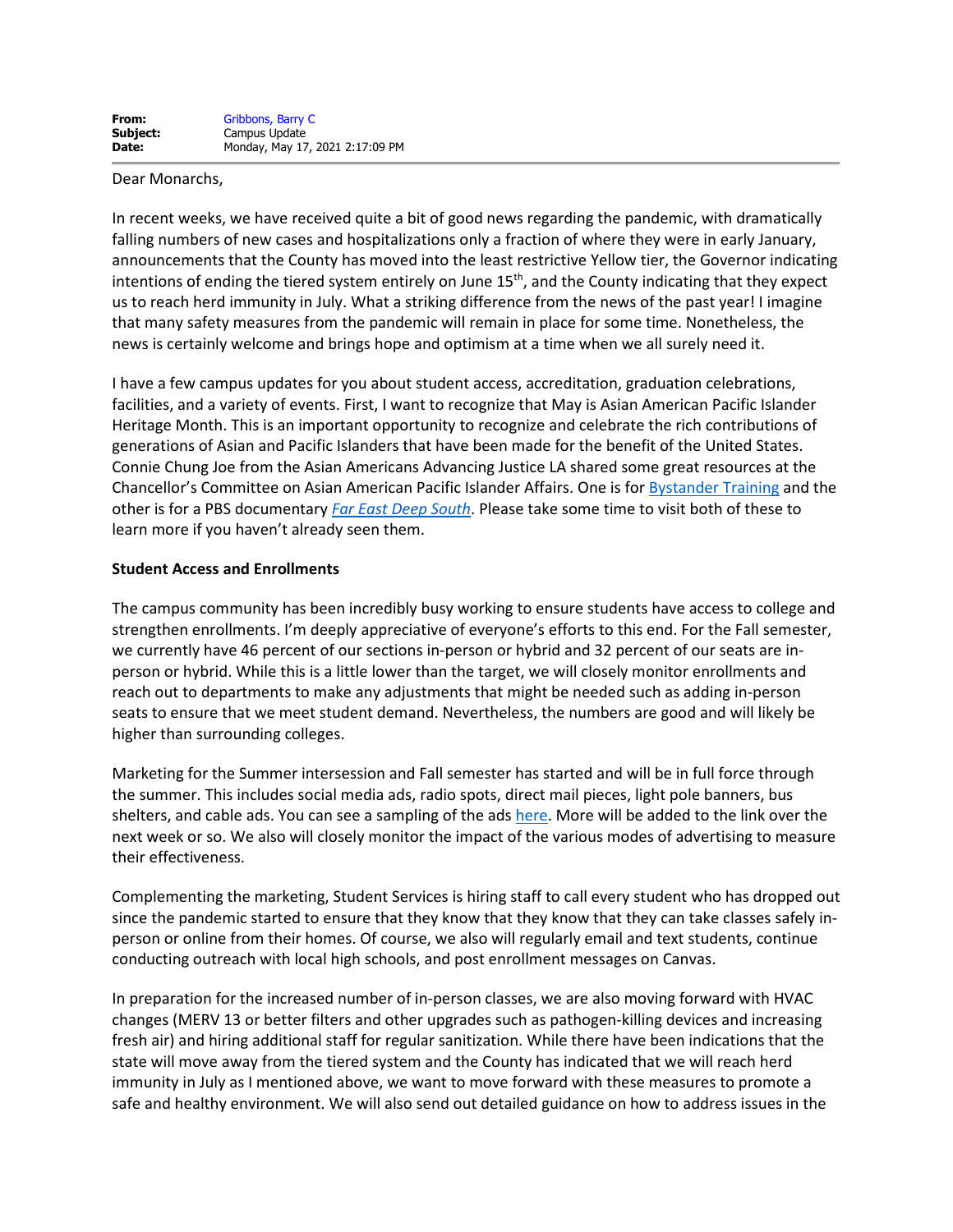classroom, such as students who refuse to wear facial coverings despite the health orders. Our ICC Operations and Logistics Chief is busy purchasing a variety of requested items, including microphones for faculty wearing masks while teaching, personal tri-fold Plexiglas barriers, and sanitizer supplies/wipes. Lastly, the District is currently evaluating mandatory vaccines for students.

# **Accreditation**

Accreditation ensures that all colleges and universities not only meet minimum standards of quality, but engage in a cycle of continuous improvement focused on our mission to help students to achieve their educational goals. The accreditation process is a robust, peer-driven system and culminates in the review of the Institutional Self-Evaluation Report (ISER). The following is a general timeline for our current cycle:

- Spring 2021: June 2022: College and District teams engaged in writing the ISER
- June 2022: College governance ISER approval (ISER completed)
- July 2022: Board IESS ISER review
- Aug 2022: Board ISER approval and submission to commission
- Fall 2022: Team ISER review
- Spring 2023: Focused site visit
- June 2023: Commission meeting

ISER writing teams for each standard led by tri-chairs are busy working on the first draft. Additionally, many folks are busy with the Steering Committee and last Friday's LAVC ISER Mega-Meeting. I want to express my appreciation for everyone's efforts on this important work and their thoughtful, careful attention to the details despite everyone's bandwidth already being taxed with end of year activities and planning for recovery from the pandemic. Thank you!

### **Graduation**

Graduation planning is at full stride. Our virtual ceremony will be airing on June 8<sup>th</sup> and Student Services has been busy distributing graduation regalia and grad packages that include yard and window signs to our graduates. In addition to the College ceremony on June 8<sup>th</sup>, th[e Lavender Graduation](http://2021lavendergrad.eventbrite.com/) is today at 4pm and th[e Black Graduation Celebration](https://docs.google.com/forms/d/e/1FAIpQLSe7-tL58JQow5RKx5Kmr2JwbrTPTKT9V5vNJKUaoaYjeGAfcA/viewform) is on May  $25<sup>th</sup>$  and 3pm. I hope that you are able to join the wonderful celebrations of our students' resilience, dedication, and success.

### **Facilities Updates**

Planning for Academic Complex 1 and Academic Building 2 is well underway. Both are going to be beautiful iconic buildings and will present a great face to the community from both Burbank and Fulton. For current renderings, see the following:

- [Academic Complex 1](https://lavc.edu/presidentsoffice/library/docs/2021/AC1-Pankow-QDG-Building-Project-Scope-Summary.pdf)
- [Academic Building 2](https://lavc.edu/presidentsoffice/library/docs/2021/AB2-Final-Exterior-Enevelop-Design.pdf)

Construction for the VACC is ongoing. The current schedule has the project being completed at the end of the current calendar year. However, the pace of the project is being closely monitored by the BuildLACCD team, and more updates to the schedule are likely.